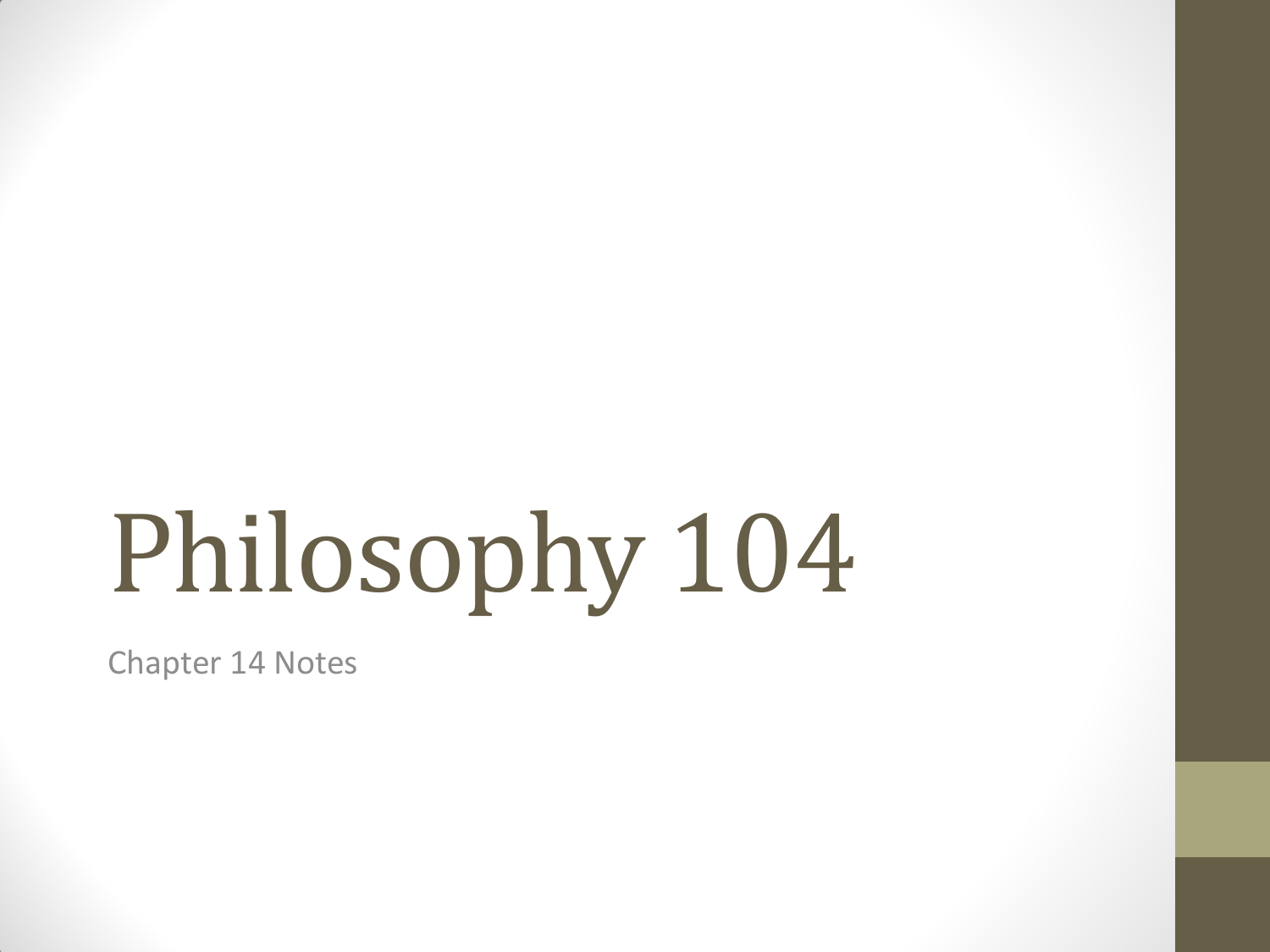## Ambiguity

- The phrase "Draw your weapon" might be called ambiguous because it could mean what Clint Eastwood does in many of his fabulous westerns or it could be what an artist does when sketching a pistol or sword.
- We'll be more limiting in our approach. We'll only call something ambiguous if the context doesn't clear up the situation, or if the ambiguity results in something humorous.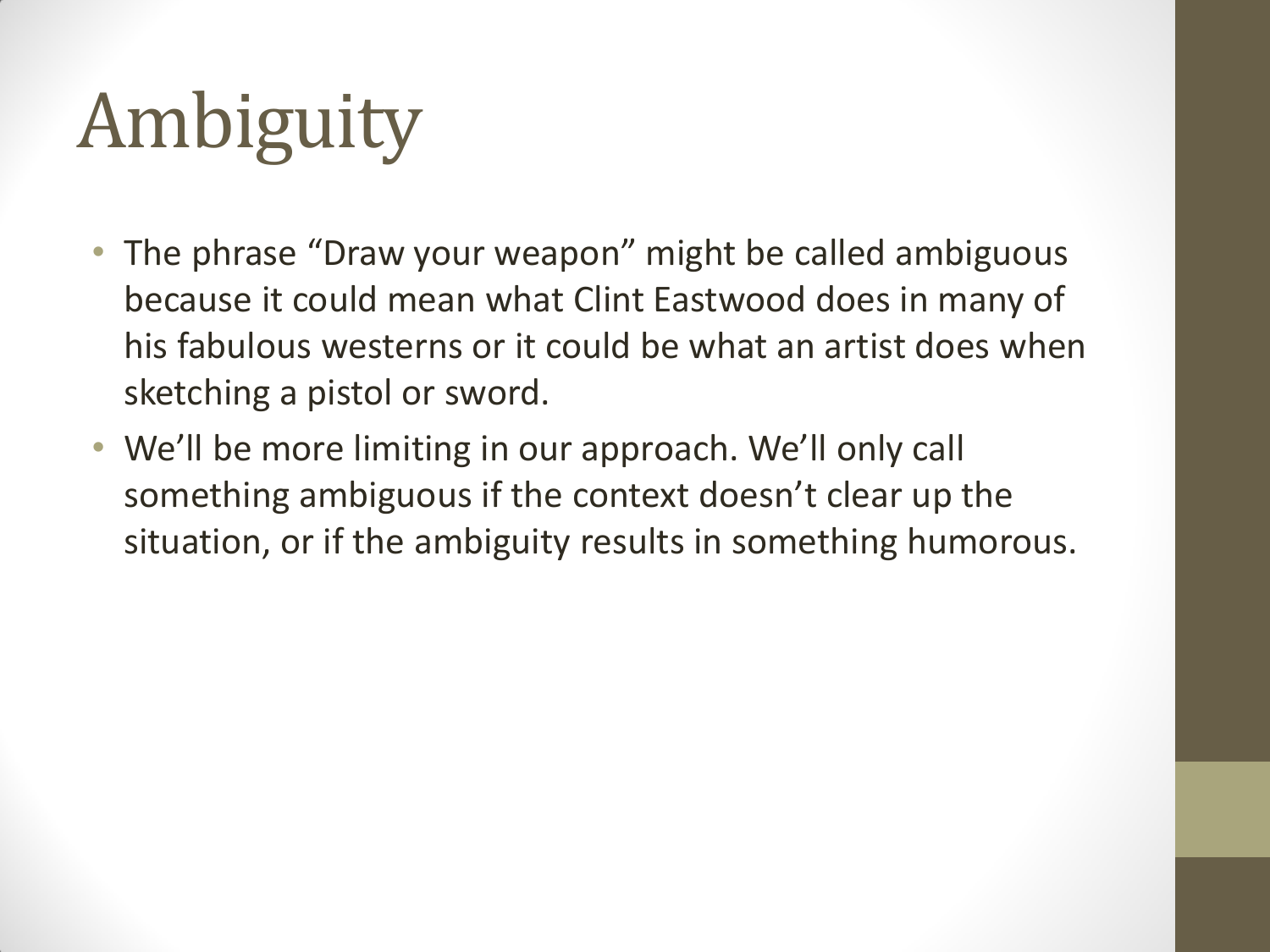### Two kinds of Ambiguity

#### **Semantic**

• When the ambiguity stems from a particular word or phrase having more than one meaning

#### **Syntactic**

• When the ambiguity is a result of grammar or structure (usually concerns which words are intended to go together)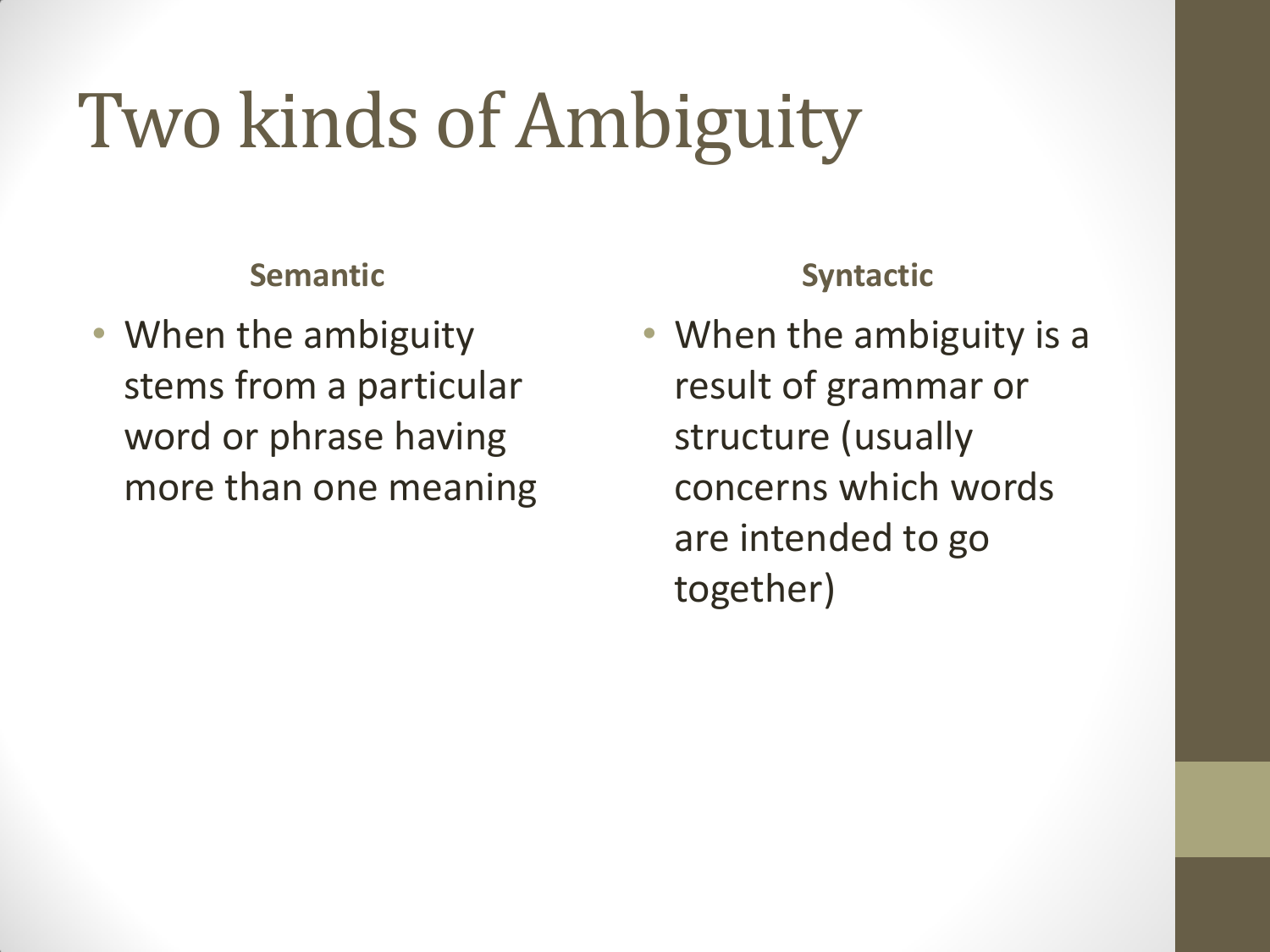#### Consider ambiguity in job recommendations:

- For a chronically absent employee: A man like him is hard to find.
- For a dishonest employee: He's an unbelievable worker.
- For a lazy employee: You would indeed be fortunate to get this person to work for you.
- For the office drunk: Every hour with him was a happy hour.
- For a dishonest employee: Her true ability was deceiving.
- For the office drunk He generally found him loaded with work to do.
- For an employee who is so unproductive that the job is better left unfilled: I can assure you that no person would be better for the job.
- For an employee who is not worth further consideration as a job candidate: I would urge you to waste no time in making this candidate an offer of employment.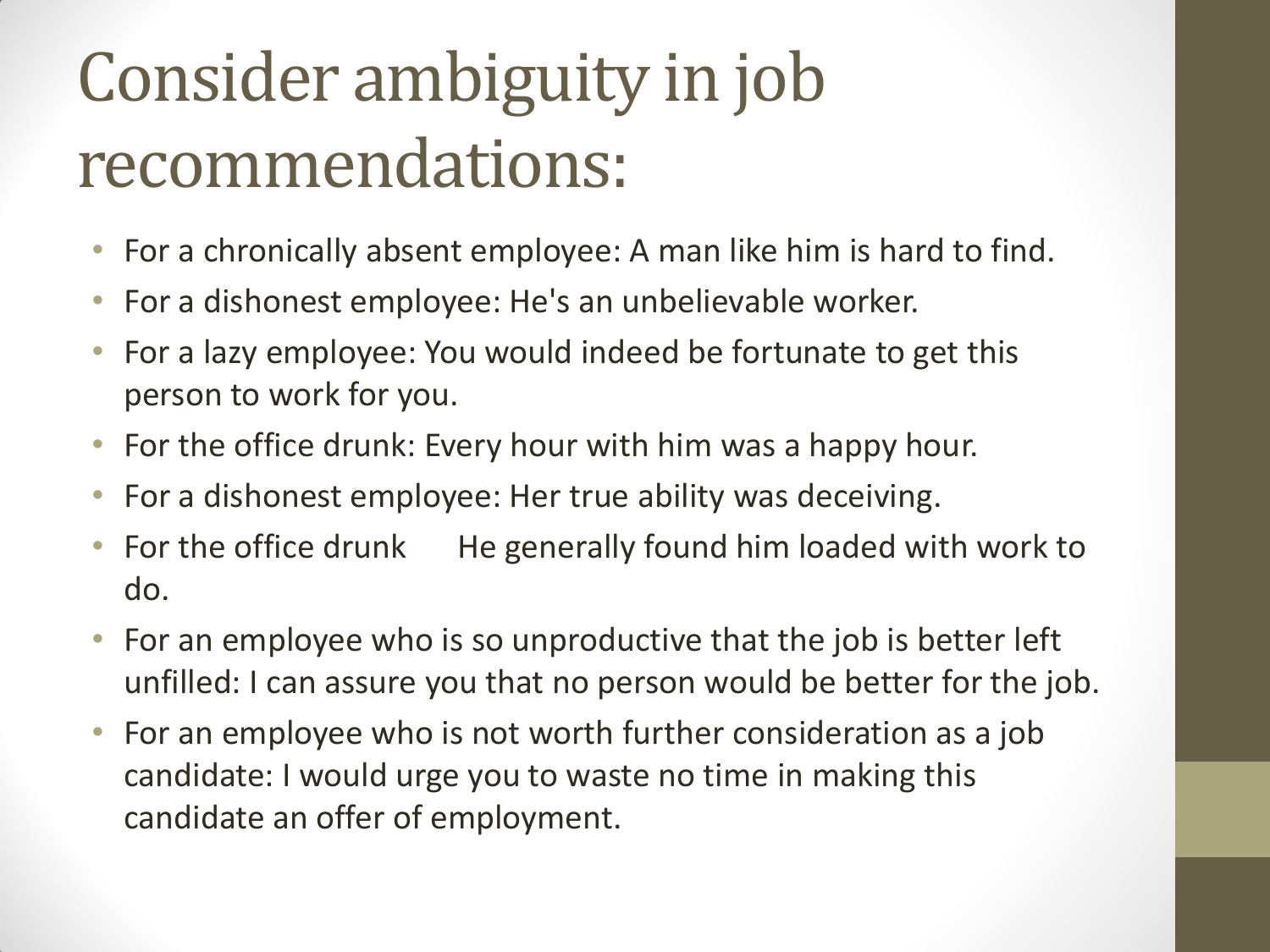### Disambiguating:

- There are a couple of tried and true means of making an ambiguous statement clear:
	- Rewriting: substituting a different word or phrase for the ambiguous word or phrase.
	- Expanding: adding extra information that makes the context clear.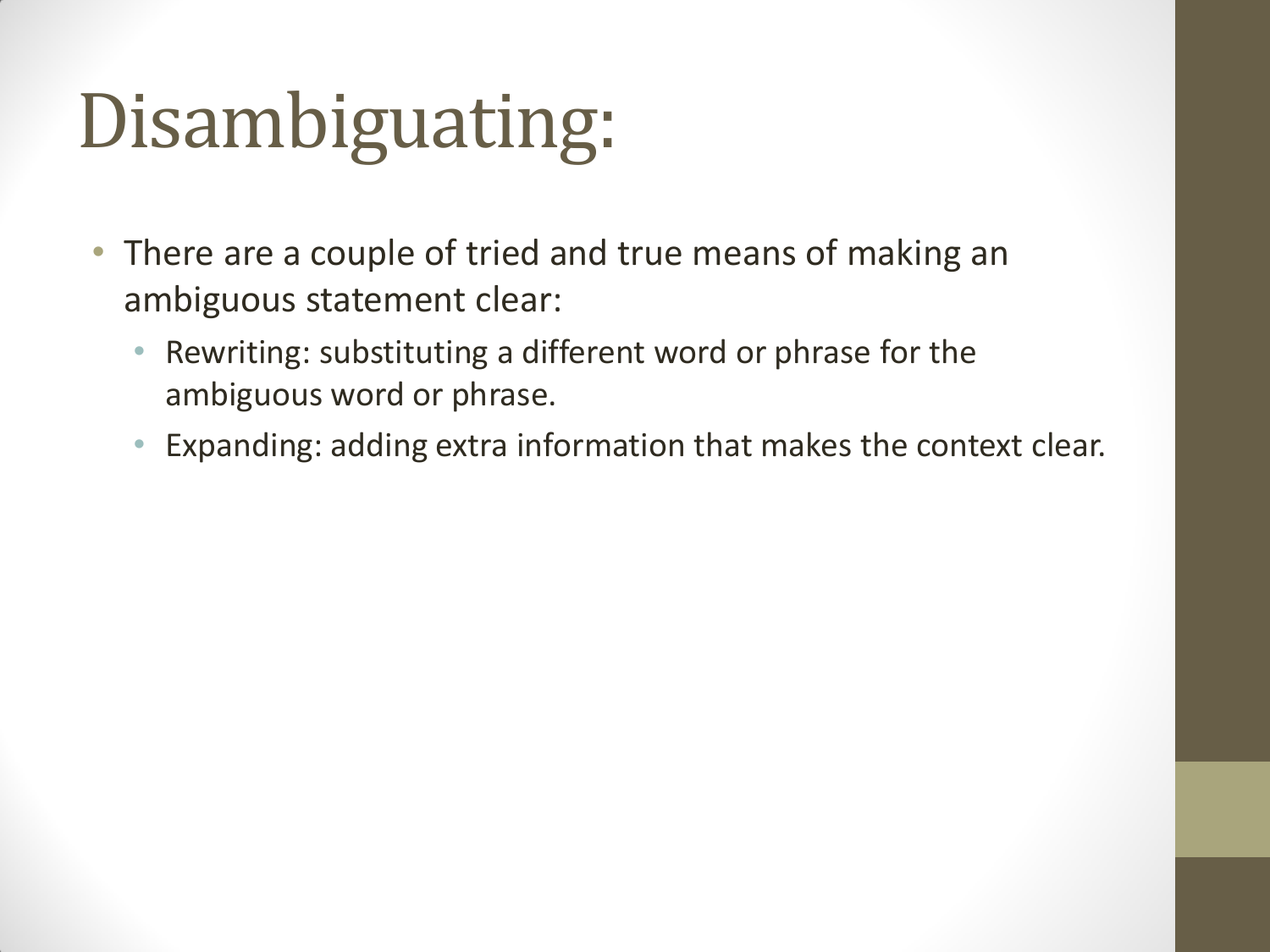#### Equivocation

- Equivocation occurs when the same word or phrase is used in multiple ways in the same argument and causes an argument that appears to be valid to really be invalid.
- Usually the different meanings of the word are used in different ways over the course of the whole essay or book and usually not in the same formal argument. Often the meaning of a term may "drift" over the course of someone's writing.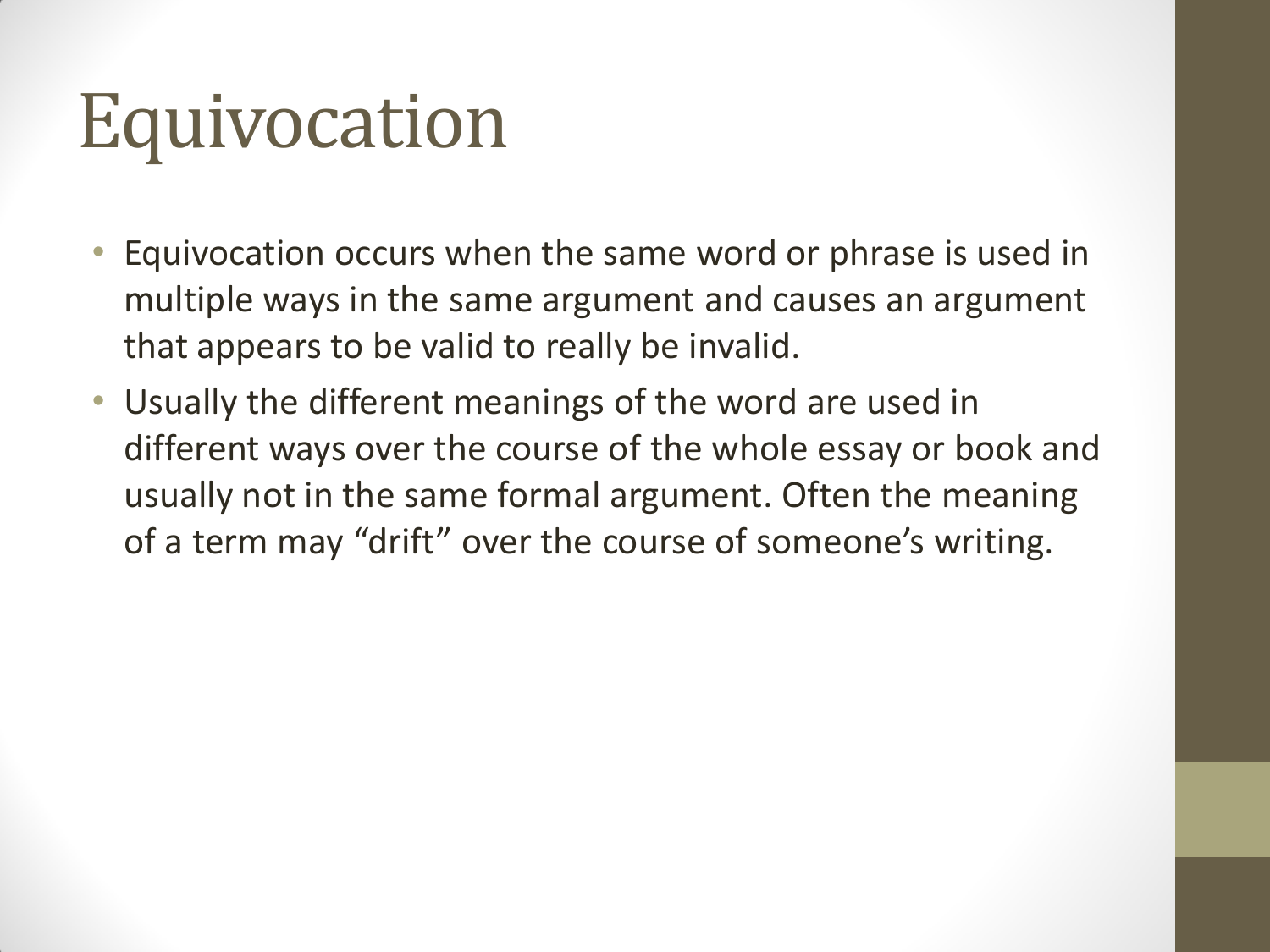#### Terms that need defining:

- Sometimes unclarity can be remedied by taking more care in defining one's terms.
- There are several kinds of definitions that can be used depending on the purpose.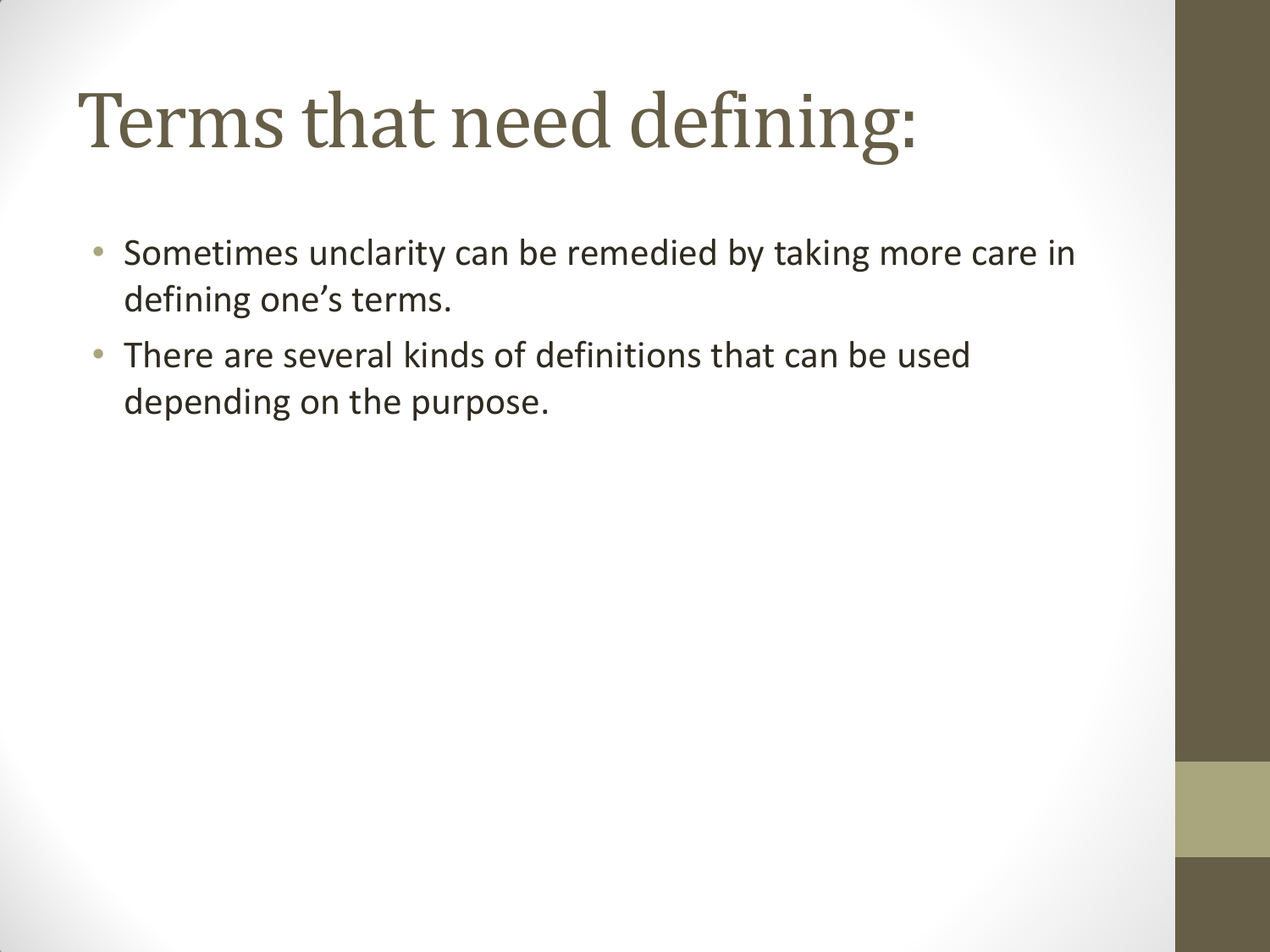#### Lexical Definitions

- These are common dictionary definitions, that are meant to provide facts about the standard meanings of words in a particular language.
- They try to explain what some words mean by using some other words that are presumably familiar to the reader.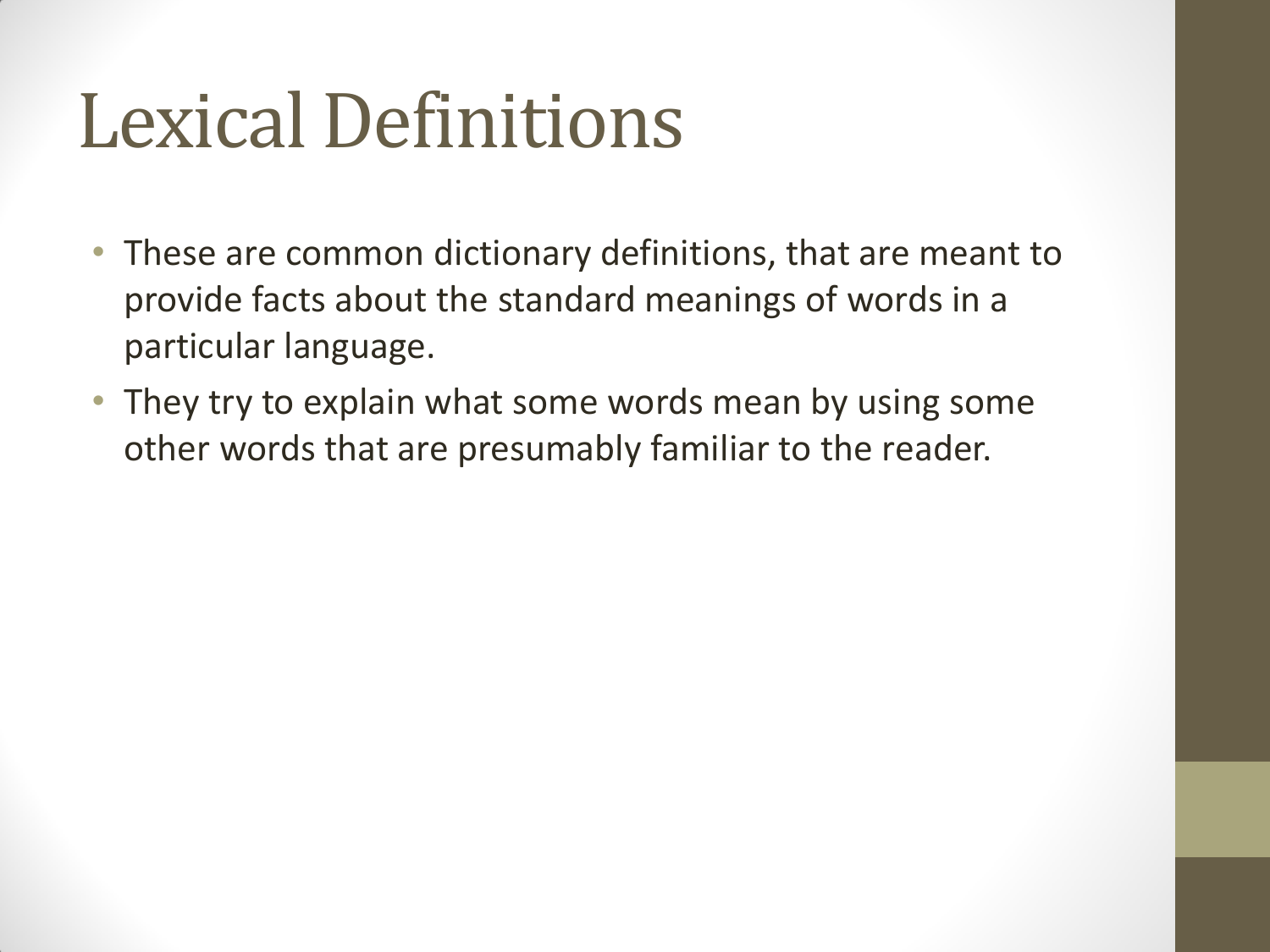### Disambiguating definitions

• These do not provide an account of a given word, but specify the intended meaning of a word that may have multiple meanings.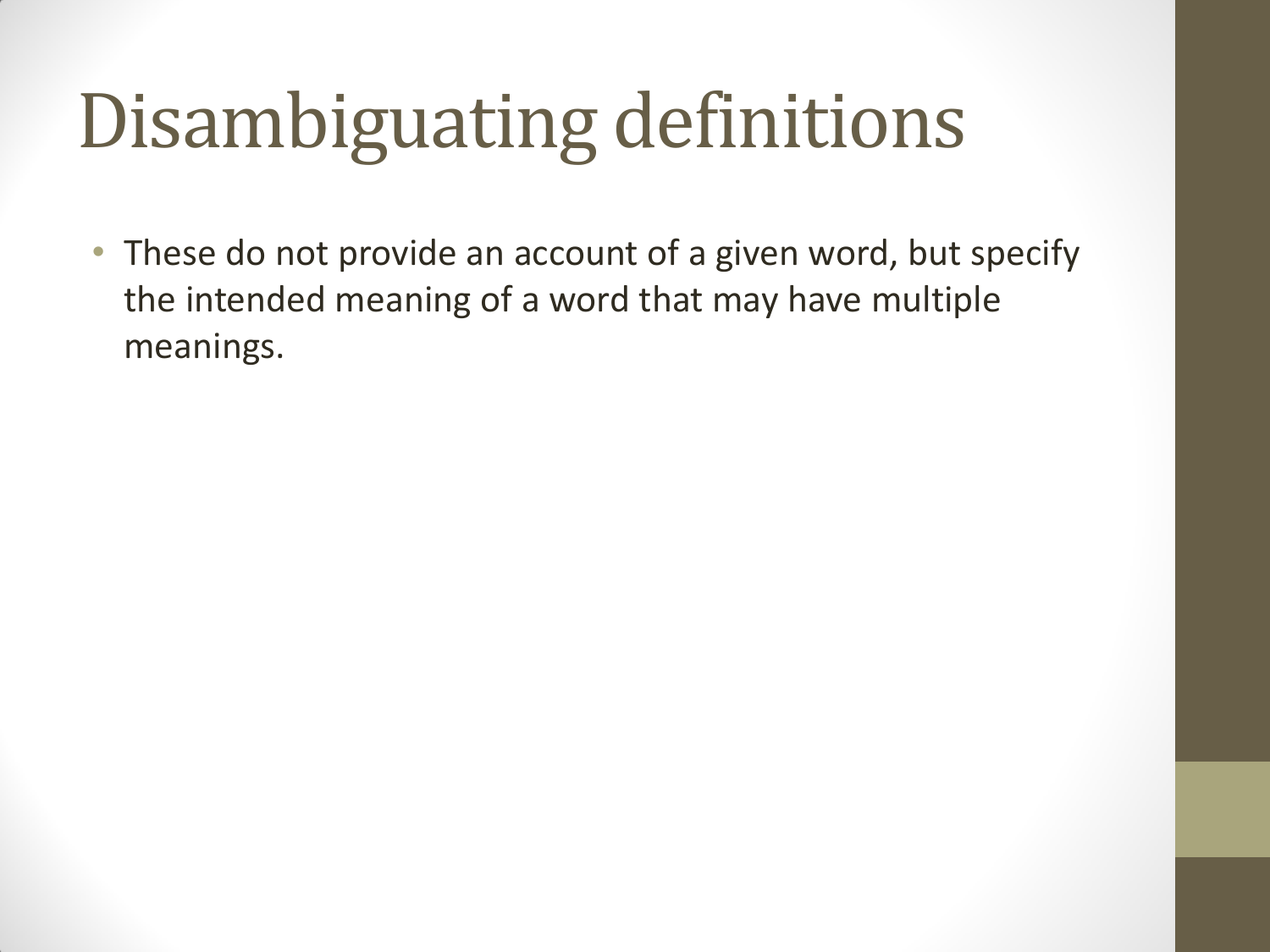#### Stipulative Definitions

- These are used to assign a meaning to a new term or else to assign a new or unconventional meaning to an old term.
- Stipulative definitions are established by explicit performatives.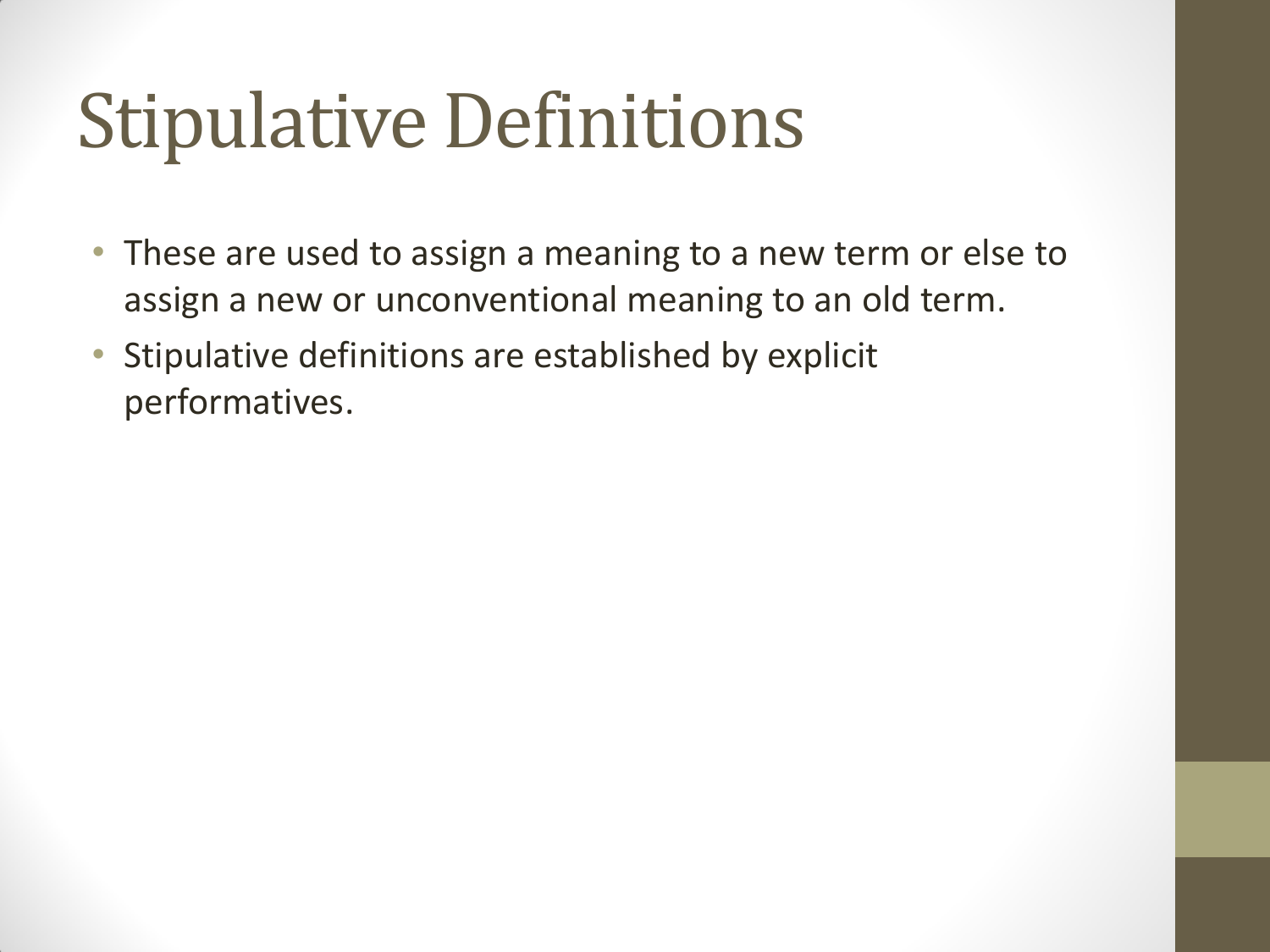### Precising Definitions

- As disambiguating definitions are used to resolve ambiguity, precising definitions are used to reduce vagueness.
- Often, precising definitions take the form of supplying standards for evaluative terms
- Precising definitions can often be argued on the basis of their effects, which is an excuse that some give for not supplying precising definitions where necessary or useful.